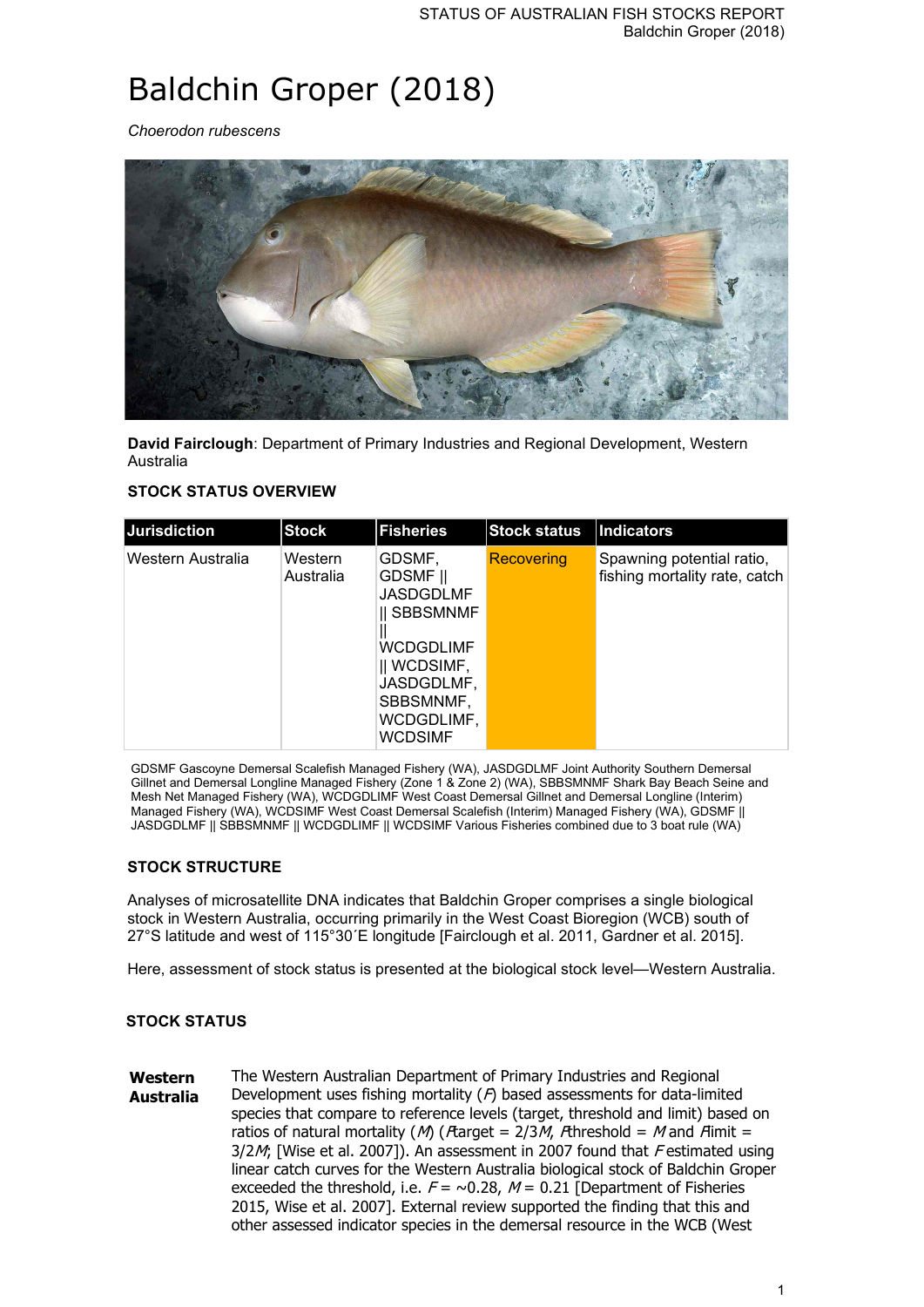Australian Dhufish and Snapper; [Newman et al. 2018]) had been experiencing recruitment overfishing [O'Neill 2009, Wise et al. 2007].

Changes to the management of fishing for demersal species, including Baldchin Groper, by both the commercial and recreational sectors in the WCB, were introduced between late-2007 and early-2010. These were designed to reduce retained catches by each sector in the WCB by at least 50 per cent of 2005–06 levels to allow recovery of stocks, such that F would fall below the threshold level (M). The 50 per cent catch reduction levels equate to 22 tonnes (t) and 33 t for the commercial and recreational sectors in the WCB, respectively.

Using methods of estimating fishing mortality that take into account recruitment variation [Fisher, 2013], an assessment of age structure data for Baldchin Groper from 2007–08 to 2010–11 (overlapping the period of management change), and a re-assessment of previous age structure data sets, indicated that F estimates had been above the limit reference point  $(F = 0.39 - 0.41, 1993 - 95)$ 2000–02) and were above the limit in 2007/08–2010/11 ( $F = 0.51$ ). The spawning potential ratio (0.24) was between the limit (SPR0.2) and threshold (SPR0.3) in each of those periods [Fairclough et al. 2014].

Annual commercial catches of Baldchin Groper in the WCB have remained below 50 per cent of 2005–06 catch levels (22 t) since 2008 [Fairclough et al. 2018], not exceeding 19 t in any year. Commercial catch in recent years declined further as a result of reductions in effort entitlements in 2015 in the West Coast Demersal Scalefish (Interim) Managed Fishery and unit entitlements of the West Coast Demersal Gillnet and Demersal Longline (Interim) Managed Fishery. These were to limit catches of the West Coast Snapper stock to facilitate its recovery [see Fowler et al. 2018]. Estimated recreational sector catches of Baldchin Groper (biennial estimates for private recreational boat-based fishers [Ryan et al. 2017], plus annual tour operator catches) between 2011–12 and 2015–16 ranged from 38–52 t. Eighty to 90 per cent of those were taken in the WCB (i.e. 31–47 t). These catches were close to or above the 33 t maximum retained catch levels that would allow stock recovery. Management is currently evaluating options to ensure catches do not continue to exceed that level to ensure recovery occurs.

An assessment of indicator species (West Australian Dhufish and Snapper) for the demersal resource in the WCB, which includes Baldchin Groper, was conducted in 2017 (based on 2012–13 to 2014–15 data). Baldchin Groper is assessed aperiodically. Estimated F values for Western Australian Dhufish ( $F =$ 0.21) and Snapper ( $F = 0.23$ ) were above their limit reference points ( $F =$ 0.165, 0.18, respectively) and spawning potential ratios were between the limit and threshold for Western Australian Dhufish ( $SPR = 0.2{\text -}0.3$ ) and below the limit of SPR = 0.2 for Snapper [Department of Primary Industries and Regional Development, unpublished data]. That assessment was based on age composition data collected just after management changes were completed. Thus, it was not expected to demonstrate significant change, given the longevity of these species [Hesp et al. 2002, Norriss and Crisafulli 2010] and the likelihood that recovery would take ~20 years [Wise et al. 2007]. However, additional estimates of F were derived using a method that allows for a change in fishing mortality, i.e. for cohorts of fish that have recruited to a fishery pre- and postmanagement changes [Fisher 2013]. For the small number of age classes in the 2012–13 to 2014–15 data for West Australian Dhufish and Snapper that recruited to the fishery after management changes commenced in 2008, F estimates were lower than for age classes recruited to the fishery prior to management changes, i.e.  $F = 0.13$  vs 0.21 for Western Australian Dhufish and  $F = 0.14$  vs 0.27 for Snapper. This suggests that recovery of these species had commenced and, as indicators of the status of the resource, it is assumed that is also the case for Baldchin Groper [Department of Primary Industries and Regional Development unpublished data, Newman et al. 2018]. The above evidence indicates that at the time of the first assessment in 2007, the biomass of the Western Australia biological stock of Baldchin Groper was likely to have been depleted and recruitment was likely to have been impaired. However, from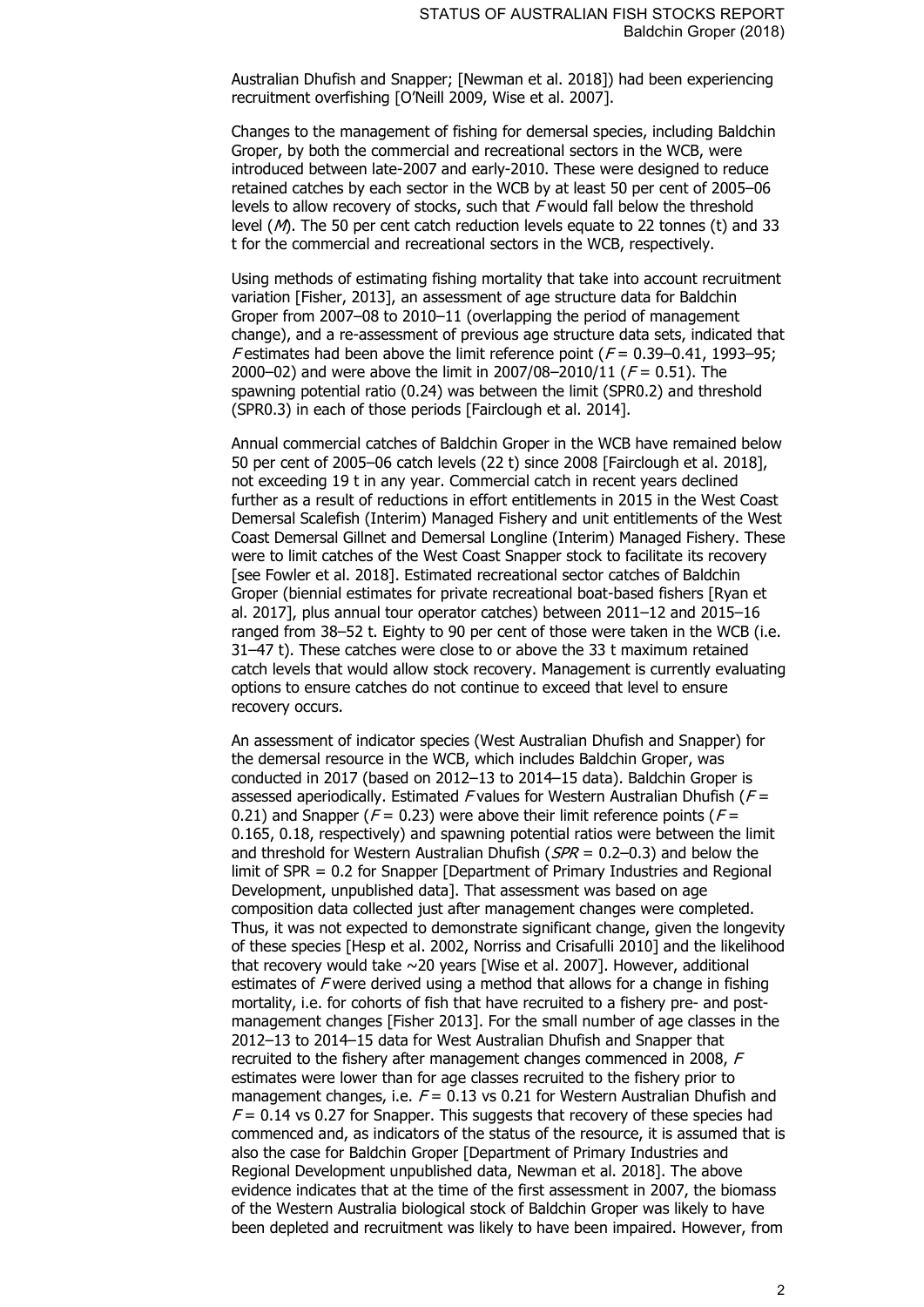the most recent assessment, the above evidence indicates that the current level of fishing mortality should allow the stock to recover from its recruitment impaired state.

On the basis of the evidence provided above, the Western Australia biological stock is classified as a **recovering stock**.

# **BIOLOGY**

**Baldchin Groper biology** [Fairclough et al. 2014, Fairclough 2005, Nardi et al. 2006]

| <b>Species</b>  | Longevity / Maximum Size          | Maturity (50 per cent)                                                                              |
|-----------------|-----------------------------------|-----------------------------------------------------------------------------------------------------|
| Baldchin Groper | $\sim$ 25 years, $\sim$ 700 mm TL | Female maturity: 4 years, 279<br>mm TL Protogynous sex<br>change (to male): 12 years,<br> 479 mm TL |

## **DISTRIBUTION**



**Distribution of reported commercial catch of Baldchin Groper**

## **TABLES**

| <b>Commercial</b><br><b>Catch Methods</b>                        | <b>Western</b><br><b>Australia</b> |
|------------------------------------------------------------------|------------------------------------|
| <b>Dropline</b>                                                  |                                    |
| <b>Gillnet</b>                                                   |                                    |
| <b>Hand Line, Hand</b><br><b>Reel or Powered</b><br><b>Reels</b> | ✓                                  |
| <b>Haul Seine</b>                                                |                                    |
| <b>Hook and Line</b>                                             | ✓                                  |
| Longline<br>(Unspecified)                                        |                                    |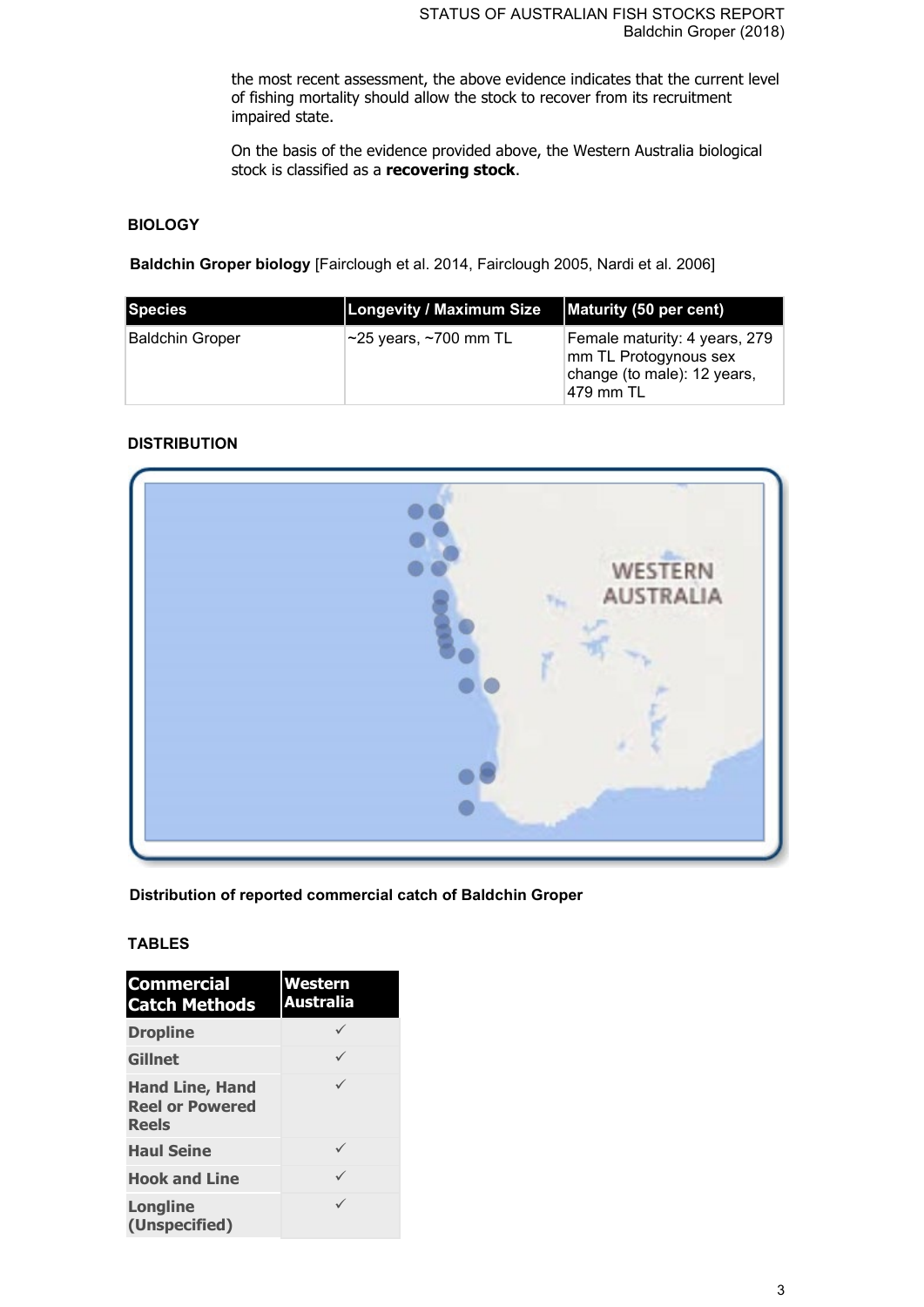| <b>Traps and Pots</b>                                               |                      |
|---------------------------------------------------------------------|----------------------|
| <b>Unspecified</b>                                                  |                      |
| <b>Fishing methods</b>                                              |                      |
|                                                                     | Western              |
|                                                                     | Australia            |
| <b>Commercial</b>                                                   |                      |
| <b>Dropline</b>                                                     | ✓                    |
| <b>Gillnet</b>                                                      | $\checkmark$         |
| <b>Hand Line,</b><br><b>Hand Reel</b><br>or Powered<br><b>Reels</b> |                      |
| <b>Haul Seine</b>                                                   | ✓                    |
| <b>Hook and Line</b>                                                |                      |
| <b>Unspecified</b>                                                  | $\checkmark$         |
| <b>Indigenous</b>                                                   |                      |
| <b>Handline</b>                                                     | ✓                    |
| <b>Spearfishing</b>                                                 | ✓                    |
| <b>Traditional</b><br>apparatus                                     | $\checkmark$         |
| <b>Recreational</b>                                                 |                      |
| <b>Handline</b>                                                     | ✓                    |
| <b>Spearfishing</b>                                                 | ✓                    |
| <b>Management</b><br><b>Methods</b>                                 |                      |
|                                                                     |                      |
|                                                                     | Western<br>Australia |
| <b>Charter</b>                                                      |                      |
| <b>Bag limits</b>                                                   | ✓                    |
| Gear                                                                |                      |
| <b>restrictions</b>                                                 |                      |
| <b>Limited entry</b>                                                |                      |
| <b>Marine park</b><br>closures                                      |                      |
| <b>Passenger</b><br>restrictions                                    |                      |
| <b>Size limit</b>                                                   |                      |
| <b>Spatial</b><br>closures                                          |                      |
| <b>Temporal</b><br>closures                                         | ✓                    |
| <b>Commercial</b>                                                   |                      |
| <b>Catch limits</b>                                                 | ✓                    |
| <b>Effort limits</b>                                                |                      |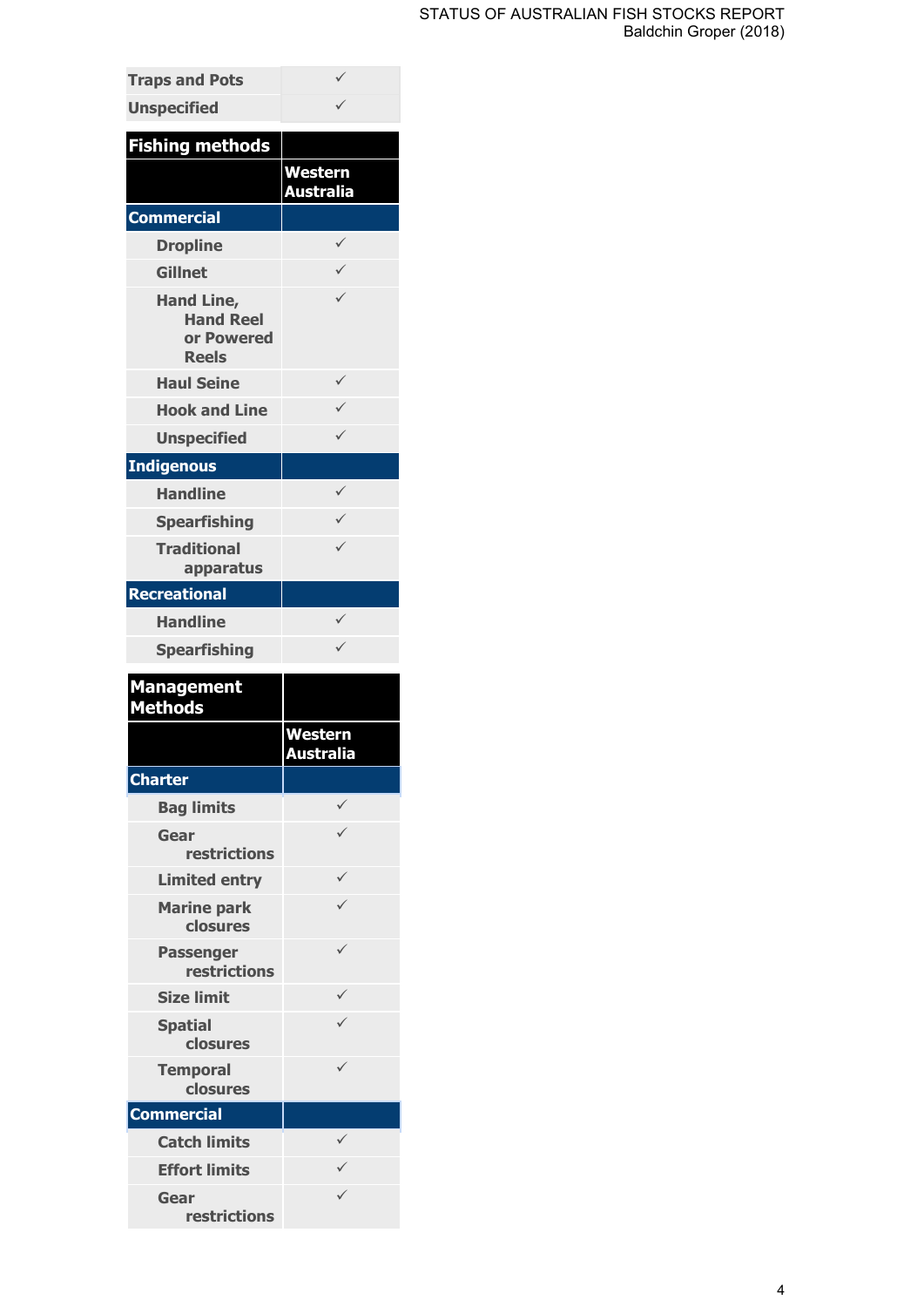| <b>Limited entry</b>                          | ✓                                                                                                                  |
|-----------------------------------------------|--------------------------------------------------------------------------------------------------------------------|
| <b>Size limit</b>                             | $\checkmark$                                                                                                       |
| <b>Spatial</b><br>closures                    | ✓                                                                                                                  |
| <b>Vessel</b><br><b>restrictions</b>          |                                                                                                                    |
| <b>Indigenous</b>                             |                                                                                                                    |
| <b>Bag limits</b>                             | ✓                                                                                                                  |
| Gear<br>restrictions                          |                                                                                                                    |
| <b>Possession</b><br>limit                    |                                                                                                                    |
| <b>Size limit</b>                             | ✓                                                                                                                  |
| <b>Spatial</b><br>closures                    | $\checkmark$                                                                                                       |
| <b>Temporal</b><br>closures                   | ✓                                                                                                                  |
| <b>Recreational</b>                           |                                                                                                                    |
| <b>Bag limits</b>                             | ✓                                                                                                                  |
| Gear<br>restrictions                          |                                                                                                                    |
| <b>Licence</b><br>(fishing<br>from a<br>boat) |                                                                                                                    |
| <b>Marine park</b><br>closures                |                                                                                                                    |
| <b>Possession</b><br>limit                    | ✓                                                                                                                  |
| <b>Size limit</b>                             | ✓                                                                                                                  |
| <b>Spatial</b><br>closures                    |                                                                                                                    |
| <b>Temporal</b><br>closures                   |                                                                                                                    |
| <b>Active Vessels</b>                         |                                                                                                                    |
|                                               | <u>Western</u><br>Australia                                                                                        |
|                                               | 7 in GDSMF,<br><3 in<br>JASDGDLMF,<br><3 in<br>SBBSMNMF, 5<br>in WCDGDLIMF,<br>35 in<br>WCDSIMF, 53<br>in Charter, |

**GDSMF** Gascoyne Demersal Scalefish Managed Fishery(WA)

**JASDGDLMF** Joint Authority Southern Demersal Gillnet and Demersal Longline Managed Fishery (Zone 1 & Zone 2)(WA)

**SBBSMNMF** Shark Bay Beach Seine and Mesh Net Managed Fishery(WA)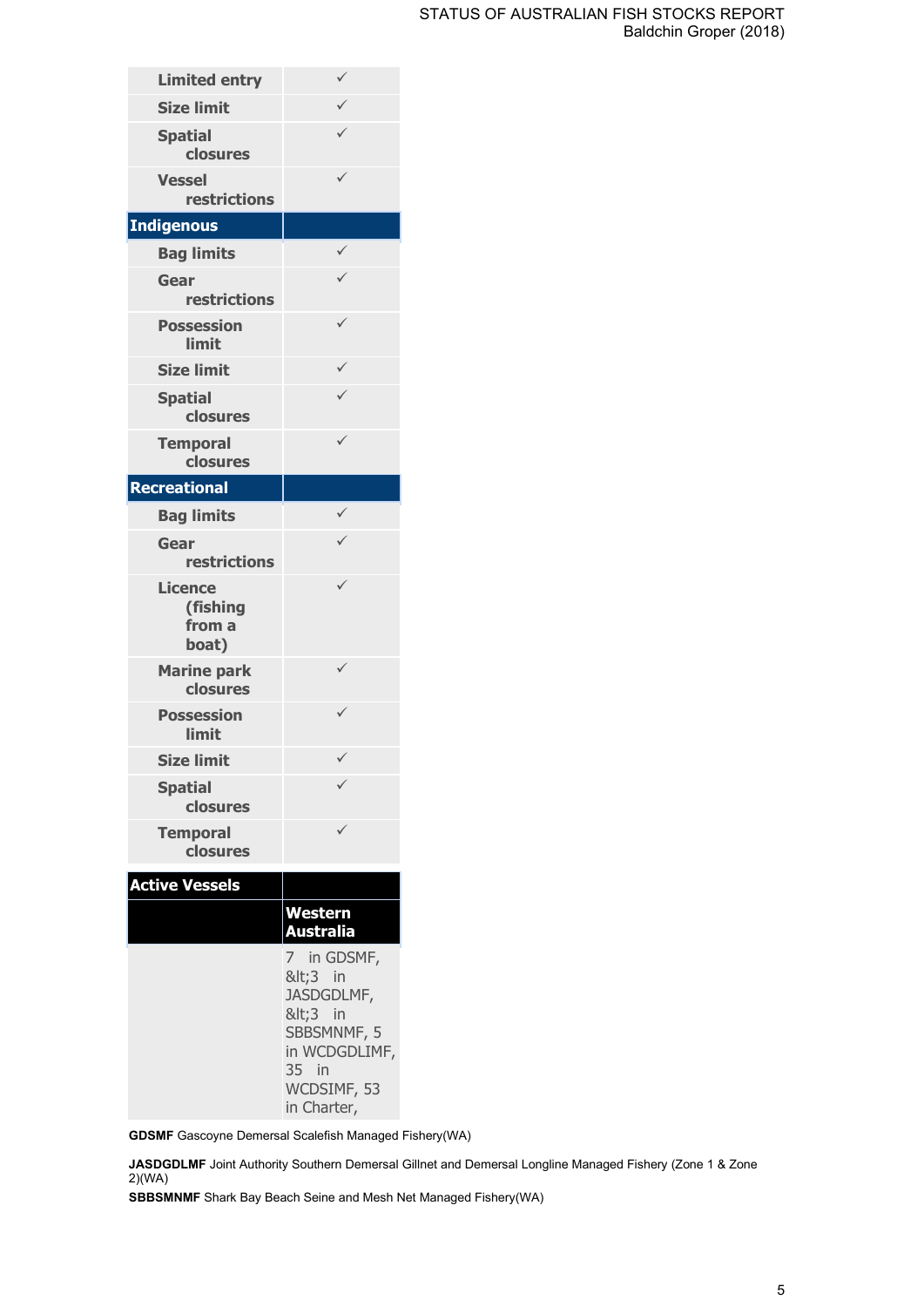**WCDGDLIMF** West Coast Demersal Gillnet and Demersal Longline (Interim) Managed Fishery(WA)

**WCDSIMF** West Coast Demersal Scalefish (Interim) Managed Fishery(WA)

**Charter** Tour Operator(WA)

| Catch               |                                                                                                  |
|---------------------|--------------------------------------------------------------------------------------------------|
|                     | <b>Western</b><br><b>Australia</b>                                                               |
| <b>Charter</b>      | 13 t (2015-16)                                                                                   |
| <b>Commercial</b>   | 7.70953t in<br><b>GDSMF</b> II<br><b>JASDGDLMF   </b><br>SBBSMNMF   <br>WCDGDLIMF   <br>WCDSIMF, |
| <b>Indigenous</b>   | Unknown                                                                                          |
| <b>Recreational</b> | 39 t (± 4 t se;<br>$2015 - 16$                                                                   |

GDSMF Gascoyne Demersal Scalefish Managed Fishery (WA), JASDGDLMF Joint Authority Southern Demersal Gillnet and Demersal Longline Managed Fishery (Zone 1 & Zone 2) (WA), SBBSMNMF Shark Bay Beach Seine and Mesh Net Managed Fishery (WA), WCDGDLIMF West Coast Demersal Gillnet and Demersal Longline (Interim) Managed Fishery (WA), WCDSIMF West Coast Demersal Scalefish (Interim) Managed Fishery (WA), GDSMF || JASDGDLMF || SBBSMNMF || WCDGDLIMF || WCDSIMF Various Fisheries combined due to 3 boat rule (WA),

**Western Australia – Commercial (catch)** The GDSMF fishing season runs from 1 September–31 August.

**Western Australia – Commercial (catch)** The JASDGDLMF and WCDGDLIMF fishing seasons run from 1 June–31 May.

**Western Australia – Commercial (catch)** The WCDSIMF fishing season runs from 1 January– 31 December.

**Western Australia – Commercial (catch)** The SBBSMNMF fishing season runs from 1 January–31 December.

**Western Australia – Recreational (catch)** The boat-based recreational catch is for a full year survey.

**Western Australia – Recreational tour operator (catch)** The recreational charter catch is for a full year from 1 July–30 June.

**Western Australia – Indigenous** Subject to the defence that applies under Section 211 of the *Native Title Act 1993* (Cth), and the exemption from a requirement to hold a recreational fishing licence, the non-commercial take by Indigenous fishers is covered by the same arrangements as those for recreational fishing.

#### **CATCH CHART**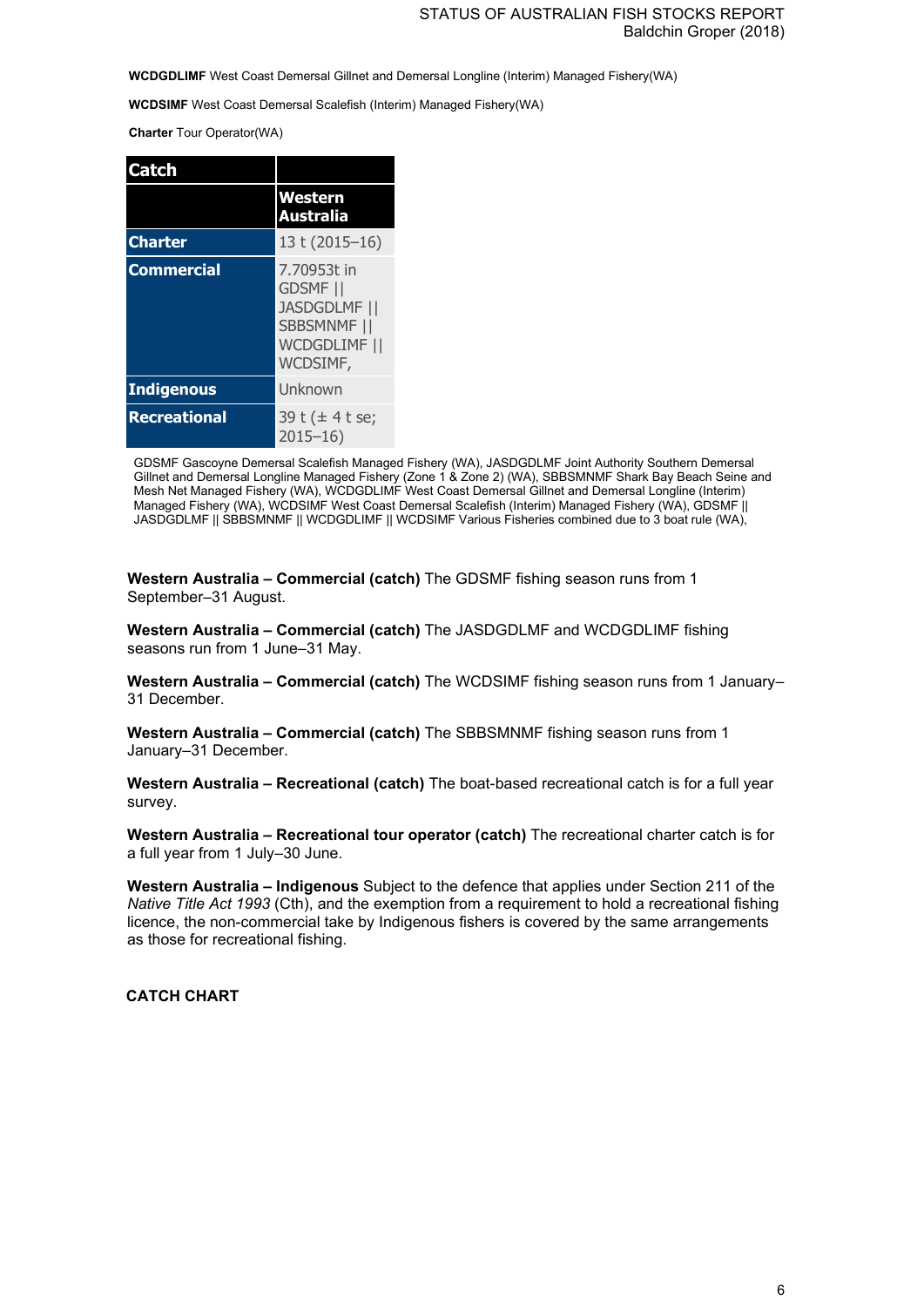

Commercial catch of Baldchin Groper - note confidential catch not shown

## **EFFECTS OF FISHING ON THE MARINE ENVIRONMENT**

# **ENVIRONMENTAL EFFECTS on Baldchin Groper**

| <b>References</b> |                                                                                                                                                                                                                                                                                                                                                                                                       |
|-------------------|-------------------------------------------------------------------------------------------------------------------------------------------------------------------------------------------------------------------------------------------------------------------------------------------------------------------------------------------------------------------------------------------------------|
|                   | 211 Fairclough, DV, Edmonds, JS, Lenanton, RCJ, Jackson, G, Keay, IS, Crisafulli, BM and<br>Newman, SJ 2011, Rapid and cost-effective assessment of connectivity among assemblages<br>of Choerodon rubescens (Labridae), using laser ablation ICP-MS of sagittal otoliths, Journal<br>of Experimental Biology and Ecology, 403: 46-53.                                                                |
|                   | 212 Gardner, MJ, Chaplin, JA, Potter, IC and Fairclough DV 2015, Pelagic early life stages<br>promote connectivity in the demersal labrid Choerodon rubescens, Journal of Experimental<br>Biology and Ecology, 472: 142-150.                                                                                                                                                                          |
|                   | 213 Wise, BS, St John, J and Lenanton, RC (eds) 2007, Spatial scales of exploitation among<br>populations of demersal scalefish: implications for management, Part 1: Stock status of the<br>key indicator species for the Demersal Scalefish Fishery in the West Coast Bioregion.<br>Fisheries Research Report No. 163, Department of Fisheries, Western Australia, Perth.                           |
|                   | 214 Department of Fisheries 2015, Harvest strategy policy and operational guidelines for the<br>aquatic resources of Western Australia, Fisheries Management Paper No. 271, Department of<br>Fisheries, Perth.                                                                                                                                                                                        |
|                   | 215 Newman, SJ, Brown, JI, Fairclough, DV, Wise, BS, Bellchambers, LM, Molony, BW, Lenanton,<br>RCJ, Jackson, G, Smith, KA, Gaughan, DJ, Fletcher, WJ, McAuley, RB and Wakefield, CB<br>2018, A risk assessment and prioritisation approach to the selection of indicator species for<br>the assessment of multi-species, multi-gear, multi-sector fishery resources, Marine Policy 88:<br>$11 - 22.$ |
|                   | 216 O'Neill, M 2009, Scientific review of the West Coast Demersal Scalefish Fishery, Western<br>Australia, Fisheries Occasional Publication No. 66, Department of Fisheries Western Australia,<br>Perth.                                                                                                                                                                                              |
|                   | 217 Fisher, E 2013, Tools for assessing data-limited fisheries and communicating stock status<br>information, PhD thesis, Murdoch University Perth.                                                                                                                                                                                                                                                   |
|                   | 218 Fairclough, DV, Molony, BW, Crisafulli, BM, Keay, IS, Hesp SA and Marriott RJ 2014, Status<br>of demersal finfish stocks on the west coast of Australia, Fisheries Research Report No. 253,<br>Department of Fisheries Western Australia, Perth.                                                                                                                                                  |
|                   | 219 Fairclough, D, Walters, S and Holtz, M 2018, West coast demersal scalefish resource status<br>report 2017, in DJ Gaughan and K Santoro (eds), Status reports of the fisheries and aquatic<br>resources of Western Australia 2016/17: The State of the Fisheries, Department of Primary<br>Industries and Regional Development, Western Australia, Perth.                                          |
|                   | 220 Fowler, A, Jackson, G, Stewart, J, Hamer, P and Roelofs, A 2018, Snapper Chrysophrys<br>auratus In Status of Key Australian Fish Stocks, Fisheries Research and Development<br>Corporation, Canberra.                                                                                                                                                                                             |
|                   | 221 Ryan, KL, Hall, NG, Lai, EK, Smallwood, CB, Taylor, SM and Wise, BS 2017, Statewide survey<br>of boat-based recreational fishing in Western Australia 2015/16. Fisheries research Report                                                                                                                                                                                                          |